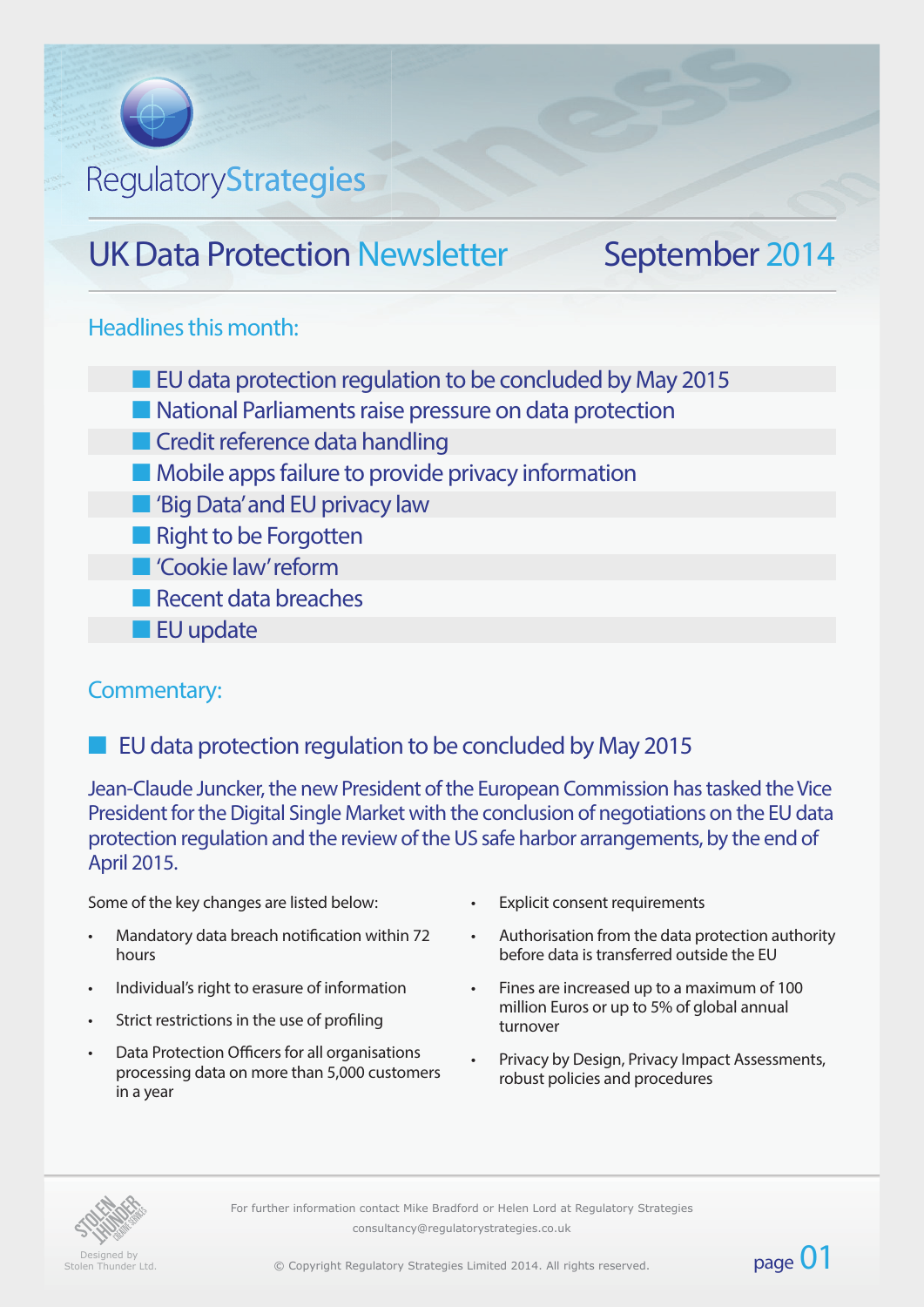# **n** National Parliaments raise pressure on data protection

16 EU Member States have called upon the EU to quickly adopt the legislative package on data protection. A joint declaration said it was essential that the adoption happened before 2015.

The representative from Luxembourg said:

*"The EU must impose its data protection standards on third countries, otherwise they will do it first. I am thinking particularly of the United States."*

The 16 member states consisted of Germany, Austria, Belgium, Croatia, France, Greece, Hungary, Lithuania, Luxembourg, the Netherlands, Portugal, the Czech Republic, Romania, the United Kingdom, Slovakia and Sweden.

# **Credit reference data handling**

The Information Commissioner's Office has praised the credit reference industry on its data handling having reviewed the three main agencies - Experian, Equifax and CallCredit. A report has been published focussing on the accuracy of personal data processed by the agencies.

The ICO's Head of good practice said:

"Many people rely on credit, so it's unsurprising lenders are the most frequently complained about sector at the ICO. This review should reassure customers that the credit reference industry understands the importance of data protection.

*"We were satisfied the credit reference agencies monitored, reviewed and shared personal data to an appropriate standard. Staff received adequate training and they had the appropriate policies and procedures in place.*

*"This doesn't mean the industry is perfect, and errors to do occur, but we established the appropriate measures were in place to solve them. Where we identified areas for improvement we suggested solutions".*

Appendices in the report also go on to draw attention to the following:

- The ICO is less likely to impose a monetary penalty if an organisation has good **corporate governance or audit arrangements** in place or where specific procedures or processes exist
- The ICO considers how much direct control an organisation has over data where a breach occurs - **does the data controller have a contract in place with data processors and has it monitored the data processor's compliance with that**

**contract.** If a third party processes a controller's data they should be subject to the same Quality Assurance as the controller

- When considering the amount of a monetary penalty, the ICO considers following:
	- What steps had been taken to avoid a contravention (eg **staff training**)
	- What **processes or procedures** were in place
	- What role senior managers take and do they demonstrate high standards of behaviour
- Organisations should ensure that training plans are maintained for all staff and that training is not only applicable to new starters. Anyone changing roles should receive further training
- The ICO deem the following circumstances to be appropriate for conducting a **Privacy Impact Assessment:**
- A new IT system for storing and accessing personal data
- A new data sharing initiative
- A proposal to identify people in a particular group or demographic and initiate a course of action



For further information contact Mike Bradford or Helen Lord at Regulatory Strategies consultancy@regulatorystrategies.co.uk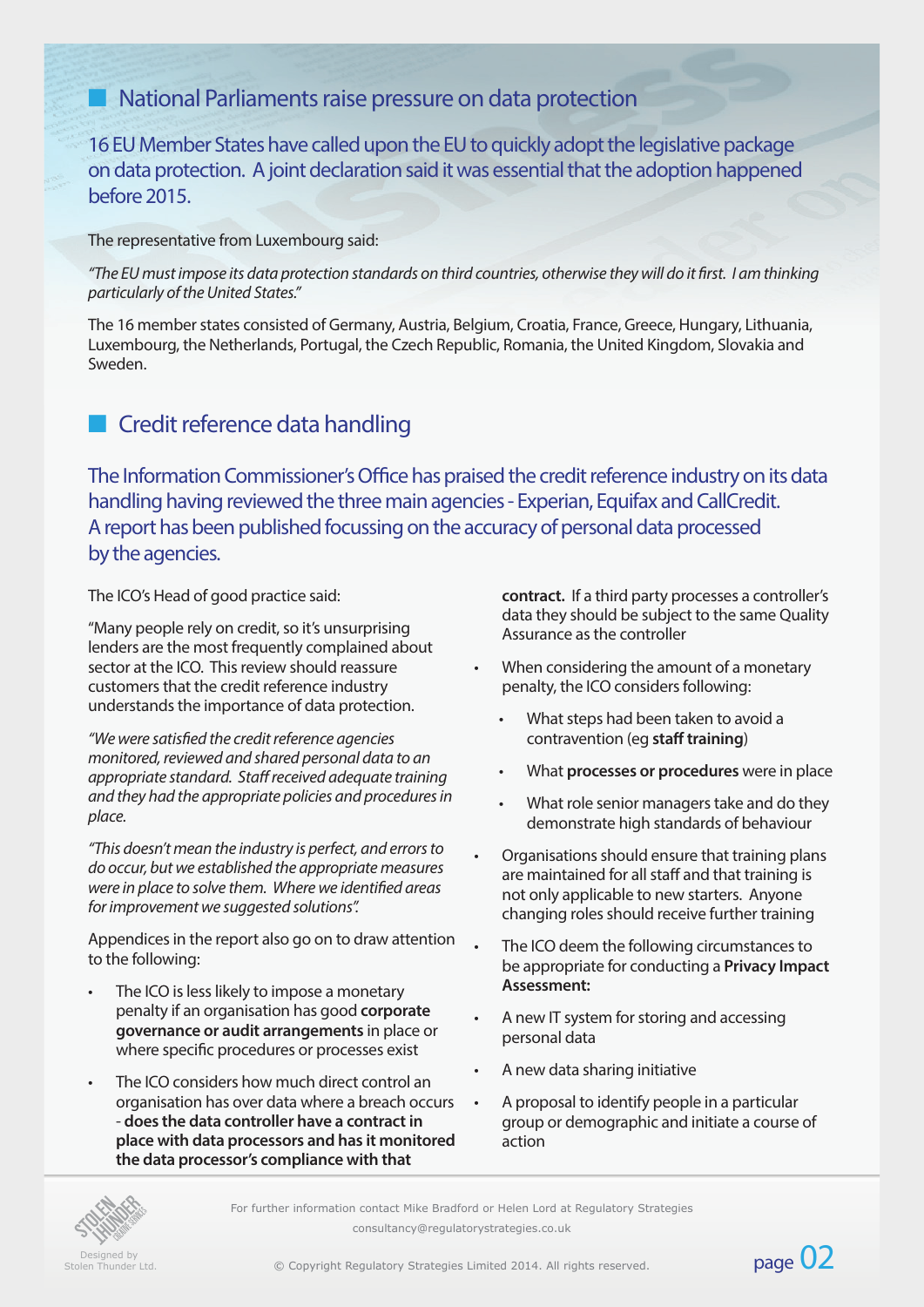- Using existing data for a new, unexpected or more intrusive purpose
- When new legislation, policy or strategies will impact on privacy through the collection or use of information
- A new surveillance system
- A new database consolidating data held by different parts of an organisation
	- Mobile apps failure to provide privacy information

A survey of over 1,200 mobile apps has been conducted by 26 privacy regulators across the world showing that a number of apps process large amounts of personal information without explaining how the information is used.

The survey was undertaken by the Global Privacy Enforcement Network (GPEN) of which the UK's Information Commissioner's Office is a member. The ICO therefore examined 50 or the top apps released by UK developers.

- 59% of the apps did not make privacy information easy to find
- 1 in 3 apps appeared to request an excessive number of permissions to access additional personal information

The results showed:

- 85% of apps failed to effectively explain how they were collecting, using and disclosing personal information
- 43% of apps failed to tailor privacy communications to the small screen

### 'Big data' and EU privacy law

#### The Article 29 Working Party has adopted a statement on the impact of the development of Big Data and how it impacts on compliance with EU Privacy law.

The Working Party rejected a reconsideration of the principles of data minimisation, purpose limitation of that data should be adequate, relevant and excessive in this situation because it deemed the benefits of Big Data were still to be proven.

The Working Party stated that it believes that working within the current privacy framework is key to creating and keeping trust with any stakeholders.

The ICO has previously defined big data as:

*"... a way of analysing data that typically uses massive datasets, brings together data from different sources and can analyse the data in real time. It often uses personal data, be that looking at broad trends in aggregated sets of data or creating detailed profiles in relation to individuals, for example lending or insurance decisions".* 



Designed by<br>Stolen Thunder Ltd

For further information contact Mike Bradford or Helen Lord at Regulatory Strategies consultancy@regulatorystrategies.co.uk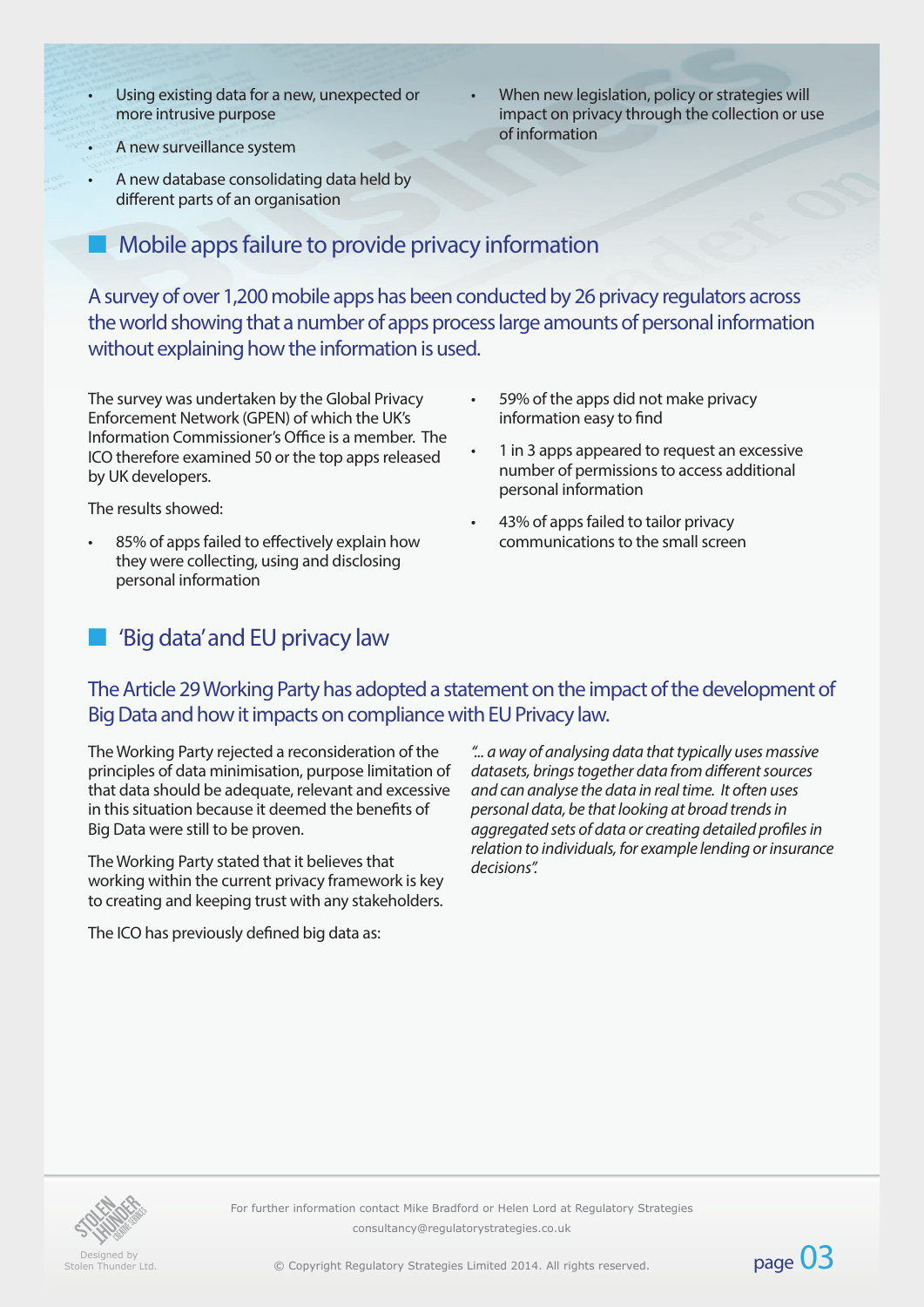## **n** Right to be Forgotten

The European Commission has issued a fact sheet in relation to the Google ruling with the intention of dispelling misconceptions about the Right to be Forgotten.

The fact sheet comments on six 'myths' regarding the judgment:

**• The judgment does not nothing for citizens:**

The right to be forgotten is about individuals deciding what is available about them online and being in control of their personal data. An individual should be able to have personal data about them removed if certain conditions are met and where they are met a search result linking to a specific webpage will need to removed

#### **• The judgment entails the deletion of content:**

The Court's judgment only concerns the right to be forgotten regarding search engine results in a person's name. The content there is not affected and the content could still be found through the same search engine based on a different enquiry

**• The judgment contradicts freedom of expression:**

The Court ruled that the right to personal data protection, of which the right to be forgotten is a part, is not absolute. It needs to be balanced against other rights such as the freedom of expression and of the media.

The right to be forgotten applies where information is inaccurate, inadequate, irrelevant or excessive for the purposes of data processing and therefore search engines must assess requests on a case by case basis.

**• The judgment allows for censorship:**

The right to be forgotten does not allow governments to decide what can and cannot be seen online or what can be read. It is a right of individuals.

**• The judgment will change the way the internet works:**

The internet remains an important source of information and content will remain in the same location.

**• The judgment renders the data protection reform redundant:**

The data protection reform includes an explicit right to be forgotten. It is fundamental modernisation of rules establishing a number of new rights for citizens.

## Cookie law reform

#### The EU cookie laws are likely to be revisited after Jen-Claude Juncker, the President of the European Commission, has request further reforms to be pursued.

The Privacy and Electronic Communications ('e-Privacy') Directive was last reformed in 2009 when the way website operators display information about cookies was changed.

The French Regulator, the CNIL, has undertaken a sweep to examine how organisations comply with its guidance on cookies.



For further information contact Mike Bradford or Helen Lord at Regulatory Strategies consultancy@regulatorystrategies.co.uk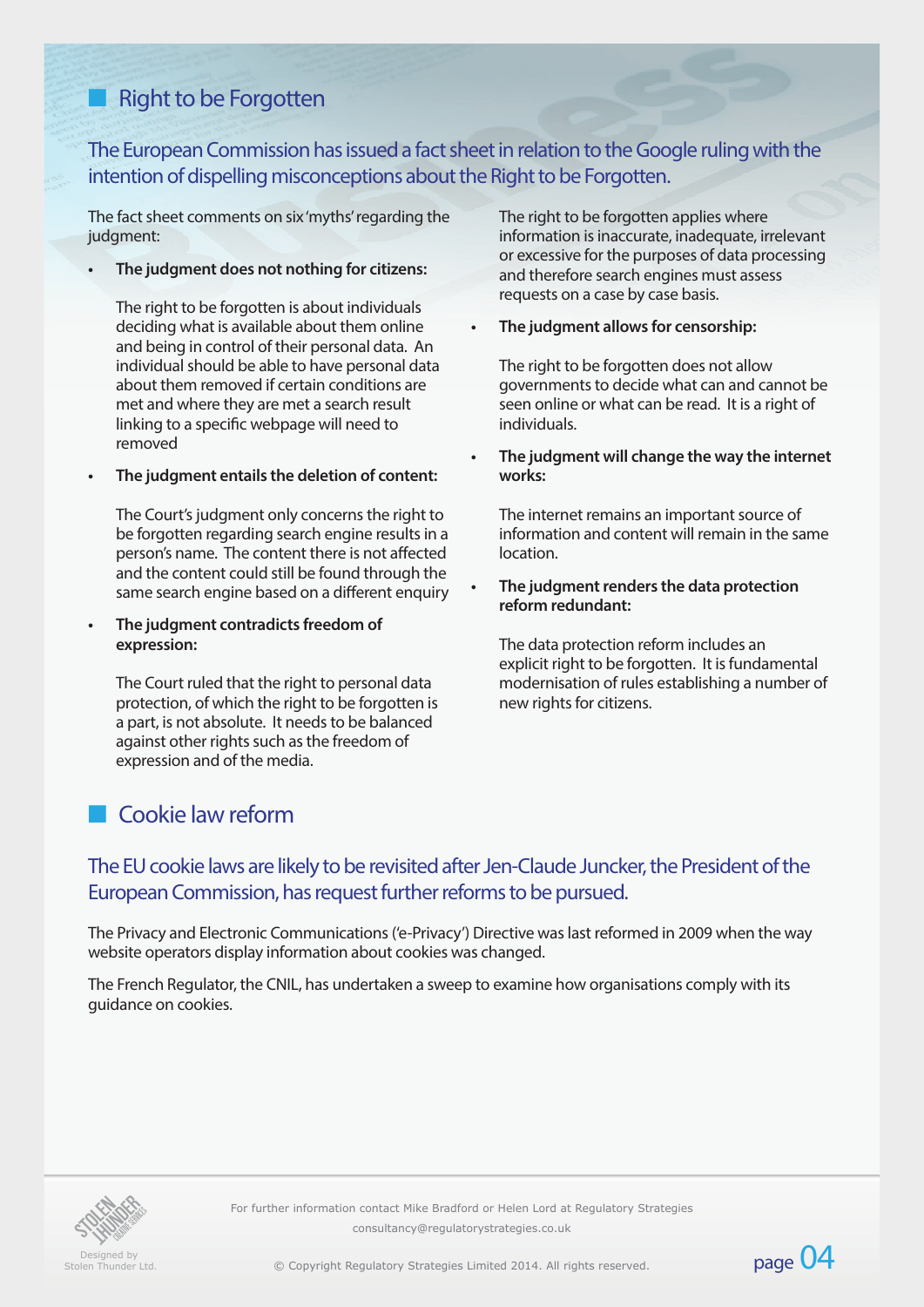## **n** Recent data protection breaches

#### Isle of Scilly Council

The Council of the Isle of Scilly has been ordered to introduce new data protection policies and training further to two data breaches.

The first breach related to an email including an attachment including personal data relating to a disciplinary hearing. The second related to documents containing personal data that were in public circulation.

The council has agreed to introduce mandatory data protection training plus refresher training. They must also introduce data sharing guidance and a redaction policy.

#### Winchester and Deakin Limited

A Welsh direct marketing company has been issued with an enforcement notice ordering them to cease making nuisance calls. An investigation showed that unsolicited marketing calls were being made to people who had registered with the Telephone Preference Service. 144 concerns had been reported to the ICO by the general public.

The Welsh Assistance Commissioner said:

*"If people have asked you not to call them, don't call them. If people are registered with the TPS so they don't received unsolicited marketing calls, don't call them. It's not complicated. Nuisance calls are annoying, bad business practice and, above all, against the law.*

*"Winchester and Deakin Limited must follow the rules like everybody else. If they don't, it will be treated as a criminal offence."* 



**NEWGATE** 

The below provides an EU update from a Regulatory Strategies' partner, Newgate Public Relations, in Brussels, and provides an insight into the progress of the EU's draft data protection regulation: www.newgatepr.com

Earlier this month Martine Reicherts, the caretaker Commissioner for Justice replacing Viviane Reding, shed some light on the way forward for the data protection regulation.

After the Court of Justice had rendered a historic decision on the right to be forgotten in the Google case, she feared the Court would have to intervene again to fill the existing legal vacuum until the new rules are being put in place.

The legislator has made significant progress according to the Commissioner, and the European Parliament is ready to start negotiations with the Council. The current Presidency of the Council,

under the aegis of Italy, is working hard on the file so as to make it ready for the trialogue negotiations to start soon.

These are crucial times, now that the European Parliament has to make its voice heard on the suitability and competence of Vera Jourova, the Czech Commissioner designate to take the portfolio of Justice, Consumers and Gender Equality who is keen to follow in Vice-President Reding's footsteps.

Vera Jourova has been auditioned as a Commissioner designate for Justice, Consumers and Gender Equality on 1 October. The Presidentelect of the Commission Jean-Claude Juncker



Designed by<br>Stolen Thunder Ltd

For further information contact Mike Bradford or Helen Lord at Regulatory Strategies consultancy@regulatorystrategies.co.uk



 $\mathcal{L}_{\text{Designed by}}$ <br>Stolen Thunder Ltd.  $\circ$  Copyright Regulatory Strategies Limited 2014. All rights reserved.  $\bullet$  page  $\mathsf{O5}$